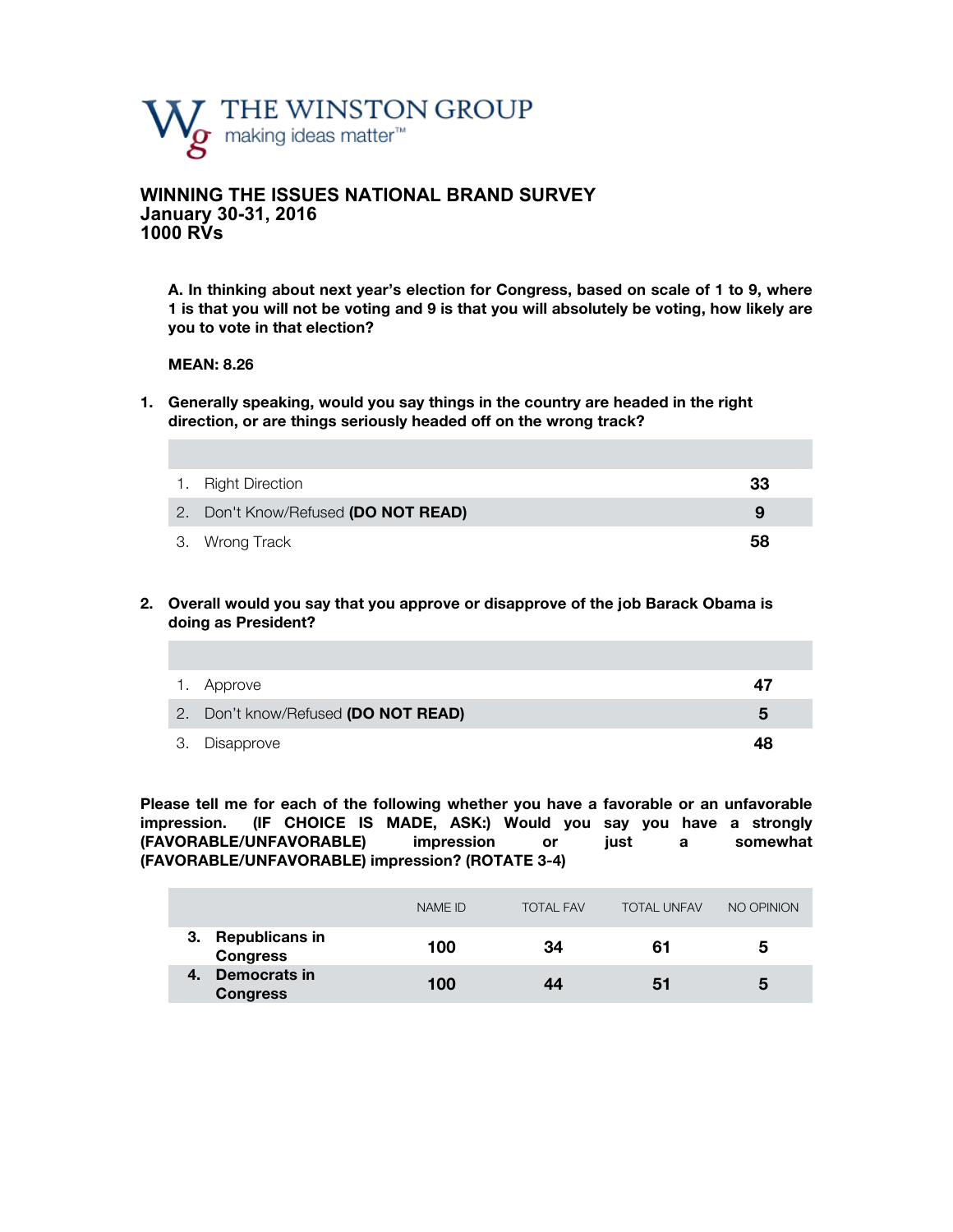## **5. Which of the following issues would you say is most important to you in deciding how to vote for Congress? (ROTATE)**

г

| 1. | Education                            | 10           |  |
|----|--------------------------------------|--------------|--|
| 2. | <b>Social Security</b>               | 6            |  |
| 3. | Retirement and Investments           | 1            |  |
| 4. | Terrorism                            | 5            |  |
| 5. | Health care/Rx                       | 8            |  |
| 6. | The Economy                          | 21           |  |
| 7. | Jobs                                 | 7            |  |
| 8. | <b>Taxes</b>                         | 4            |  |
| 9. | Crime and Safety                     | $\mathbf{2}$ |  |
|    | 10. Environment                      | 5            |  |
|    | 11. National Defense/Foreign Affairs | 10           |  |
|    | 12. National Deficit/Spending        | 6            |  |
|    | 13. Energy                           | $\star$      |  |
|    | 14. Gas prices                       | $\star$      |  |
|    | 15. Immigration                      | 6            |  |
|    | 16. Other                            | 4            |  |
|    | 17. Don't know/Refused               | 3            |  |

**Which party do you have more confidence in to handle the issue of (ROTATE LIST BELOW Q6-10), (ROTATE) the Republican Party or the Democratic Party?** 

|                             | <b>REP</b> | <b>DEM</b> |
|-----------------------------|------------|------------|
| 6. The Economy              | 45         | 48         |
| 7. Jobs                     | 42         | 48         |
| <b>Health Care/RX</b><br>8. | 40         | 52         |
| <b>Education</b><br>9.      | 36         | 53         |
| 10. Defense/terrorism       | 53         | 38         |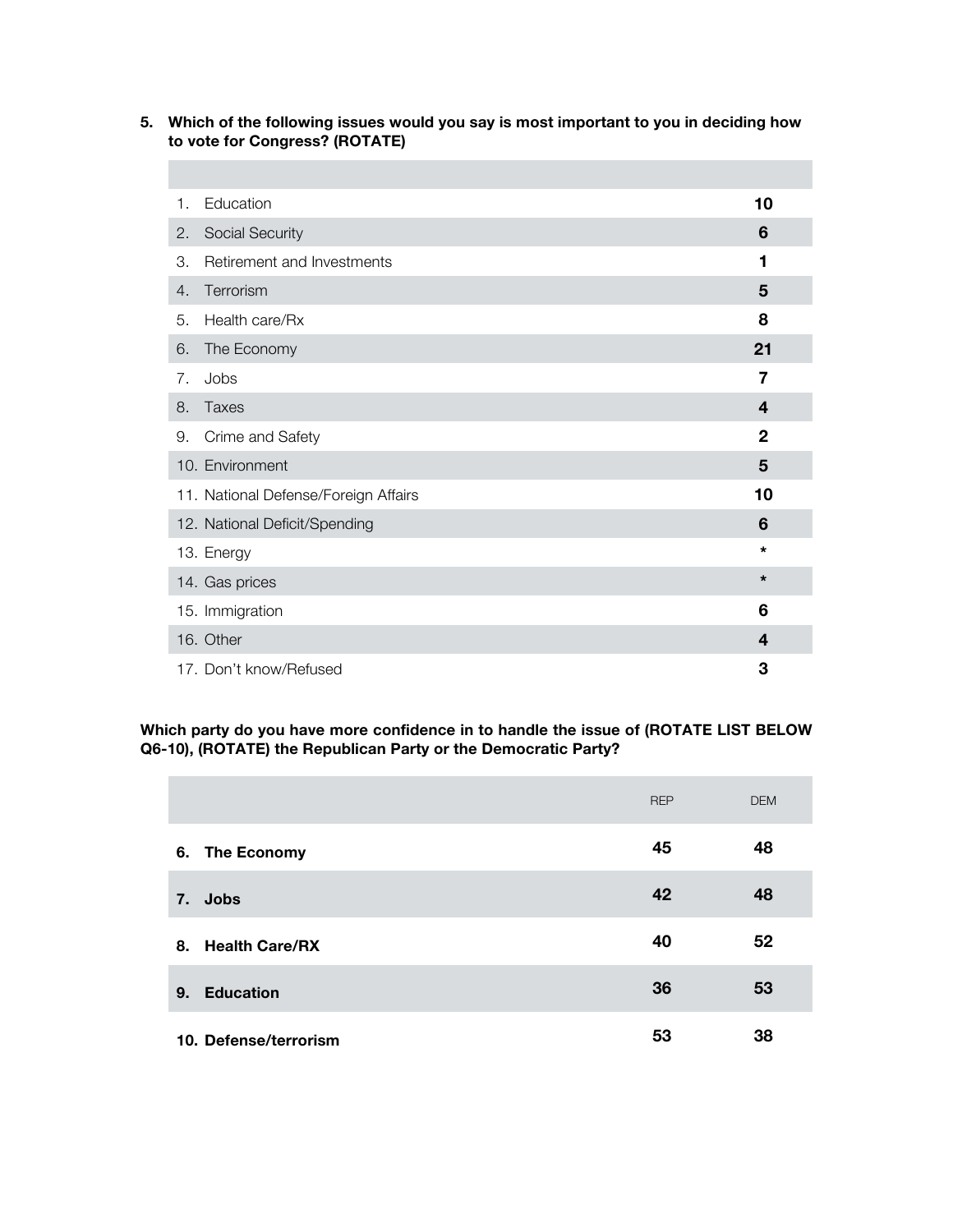**11. If the elections were held today for US Congress in your state, would you be more likely to vote for (ROTATE) the Republican candidate or the Democrat candidate? (IF UNDECIDED ASK:) would you be leaning toward (ROTATE) the Republican candidate or the Democrat candidate?**

÷

П

| 1. | Republican                       | 43 |
|----|----------------------------------|----|
| 2. | Lean Republican                  | 3  |
|    | 3. Undecided                     | 5  |
| 4. | Lean Democrat                    | 2  |
| 5. | Democrat                         | 44 |
| 6. | Don't Know/Refused (DO NOT READ) | 3  |
|    | <b>TOTAL REPUBLICAN</b>          | 46 |
|    | <b>TOTAL DEMOCRAT</b>            |    |

### **12. In thinking more specifically about how the economy is doing, which comes closer to your view? (ROTATE TOP TO BOTTOM, BOTTOM TO TOP)**

|                  | The economy is getting better, but the rate of progress is still<br>unacceptable | 43 |
|------------------|----------------------------------------------------------------------------------|----|
| $\overline{2}$ . | The economy is getting better, and the rate of progress is acceptable            | 28 |
|                  | 3. The economy is not getting better at all                                      | 28 |
|                  | 4. Don't Know/Refused (DO NOT READ)                                              |    |

### **13. Would you say that the free market system in America is working…(ROTATE TOP TO BOTTOM, BOTTOM TO TOP)**

| 1. Very well                        | 8  |
|-------------------------------------|----|
| 2. Somewhat well                    | 51 |
| 3. Somewhat not well                | 22 |
| 4. Not well at all                  | 14 |
| 5. Don't Know/Refused (DO NOT READ) | 5  |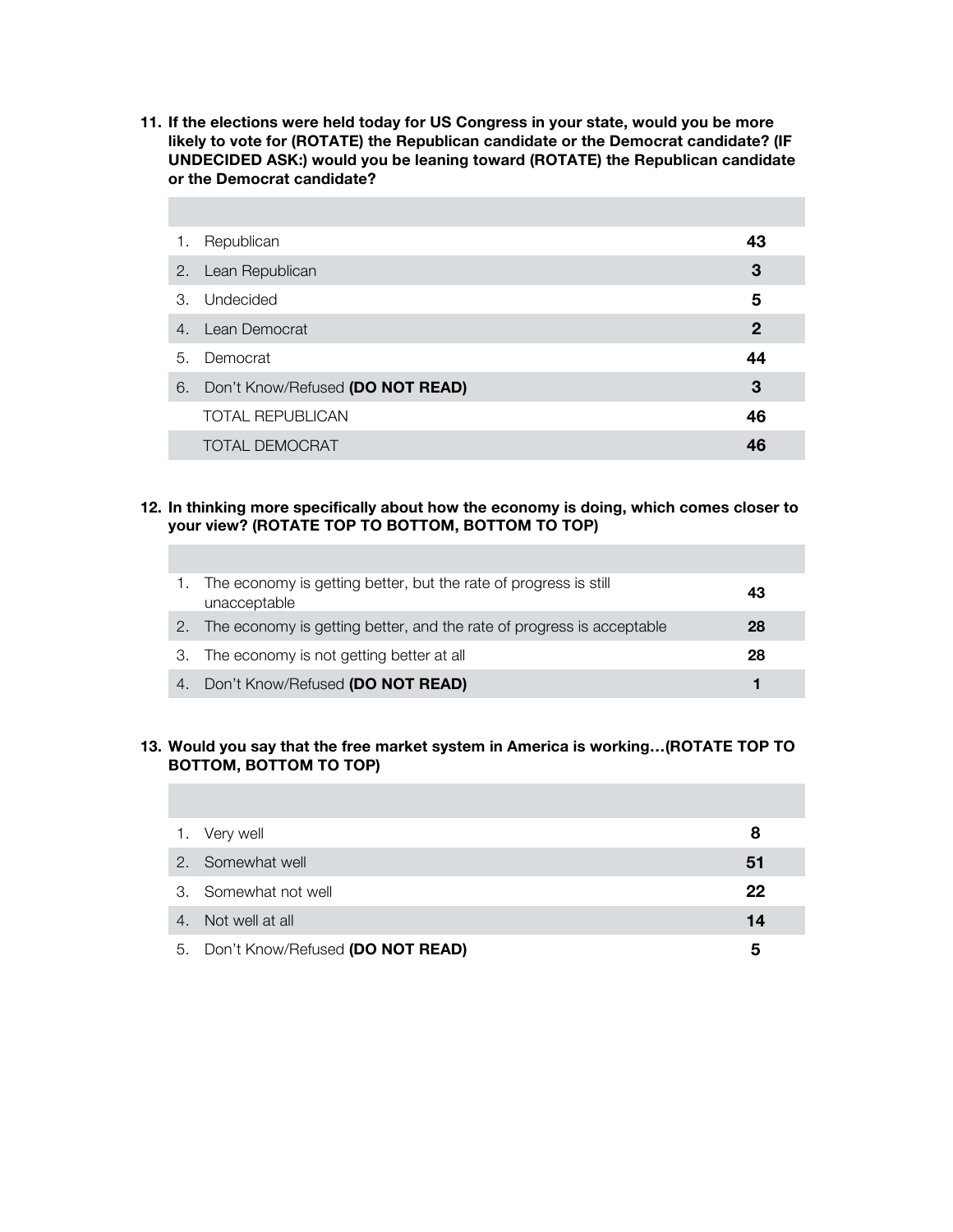### **14. While all can be significant problems, which of the following is the biggest obstacle to economic growth? (ROTATE)**

|    | Cost of living such as gas prices, grocery costs and health care premiums       | 20 |
|----|---------------------------------------------------------------------------------|----|
| 2. | Government policy toward businesses, such as regulations, taxes and<br>mandates | 22 |
| З. | Government spending, debt and deficit                                           | 27 |
| 4. | Corporate greed and profits                                                     | 26 |
| 5. | Don't Know/Refused (DO NOT READ)                                                | 4  |

### **15. Which is causing more problems in the economy? (ROTATE)**

| 1. The economic policies of President Obama | 47 |
|---------------------------------------------|----|
| 2. The economic policies of President Bush  | 45 |
| 3. Don't Know/Refused (DO NOT READ)         | 8  |

**16. Large companies are controlled by boards of directors and CEOs who represent shareholders and investors, and they work to maximize returns for all who own the company's stock. Today, some public figures say that these companies also have a responsibility to the public at large, and that the greater benefit to society may be more important than the benefits to shareholders. Who do you agree with more? (ROTATE)**

| Those who say the greater benefit to society is more important, even if it<br>means paying less dividends to shareholders and lower stock prices | 50 |
|--------------------------------------------------------------------------------------------------------------------------------------------------|----|
| Those who say the benefit to shareholders is more important because<br>they took the risk and invested in the company                            | 41 |
| 3. Don't Know/Refused (DO NOT READ)                                                                                                              | 8  |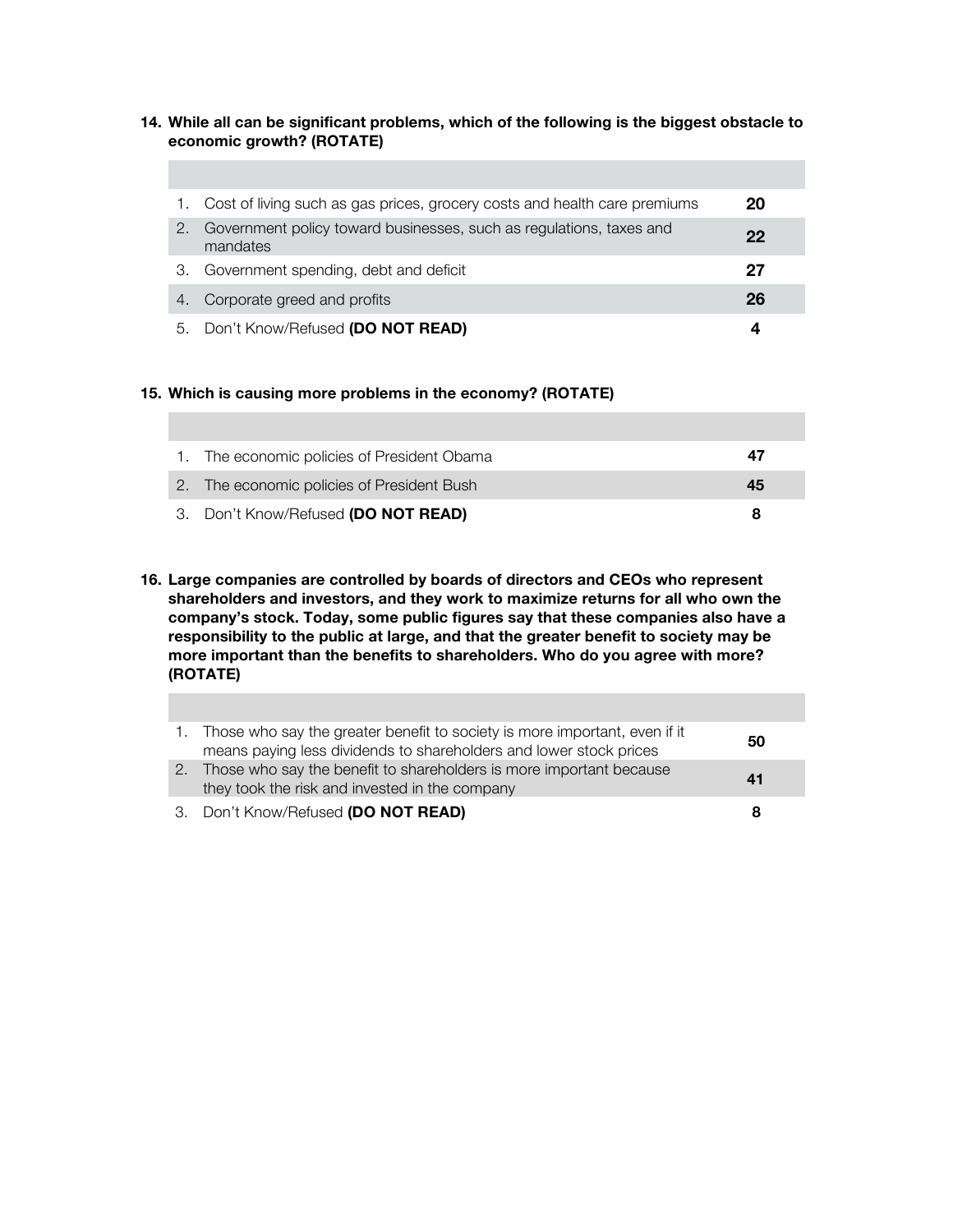#### **HEALTH CARE**

**In thinking about specific aspects of health care, which party do you have more confidence in to handle the issue of (ROTATE LIST BELOW Q17-23), (ROTATE) the Republican Party or the Democratic Party?** 

|                                                                     | <b>REP</b> | <b>DEM</b> |
|---------------------------------------------------------------------|------------|------------|
| 17. Improving quality of care                                       | 42         | 49         |
| 18. Lowering cost of insurance premiums, co-pays and<br>deductibles | 41         | 49         |
| 19. Protecting choice of your doctor                                | 48         | 41         |
| 20. Ensuring access to health care                                  | 36         | 57         |
| 21. Protecting coverage for pre-existing conditions                 | 33         | 59         |
| 22. Promoting scientific advancements to develop<br>cures           | 37         | 49         |
| 23. Increasing choice of insurance options                          | 48         | 45         |

#### **24. In thinking about how lawmakers should be evaluating the VA and health care for veterans and military, which of the following should be the more important criteria? (ROTATE)**

| 1. Cost overruns and use of government<br>funds | 11 |
|-------------------------------------------------|----|
| 2. Quality of care and patient outcomes         | 87 |
| 3. Don't Know/Refused (DO NOT READ)             |    |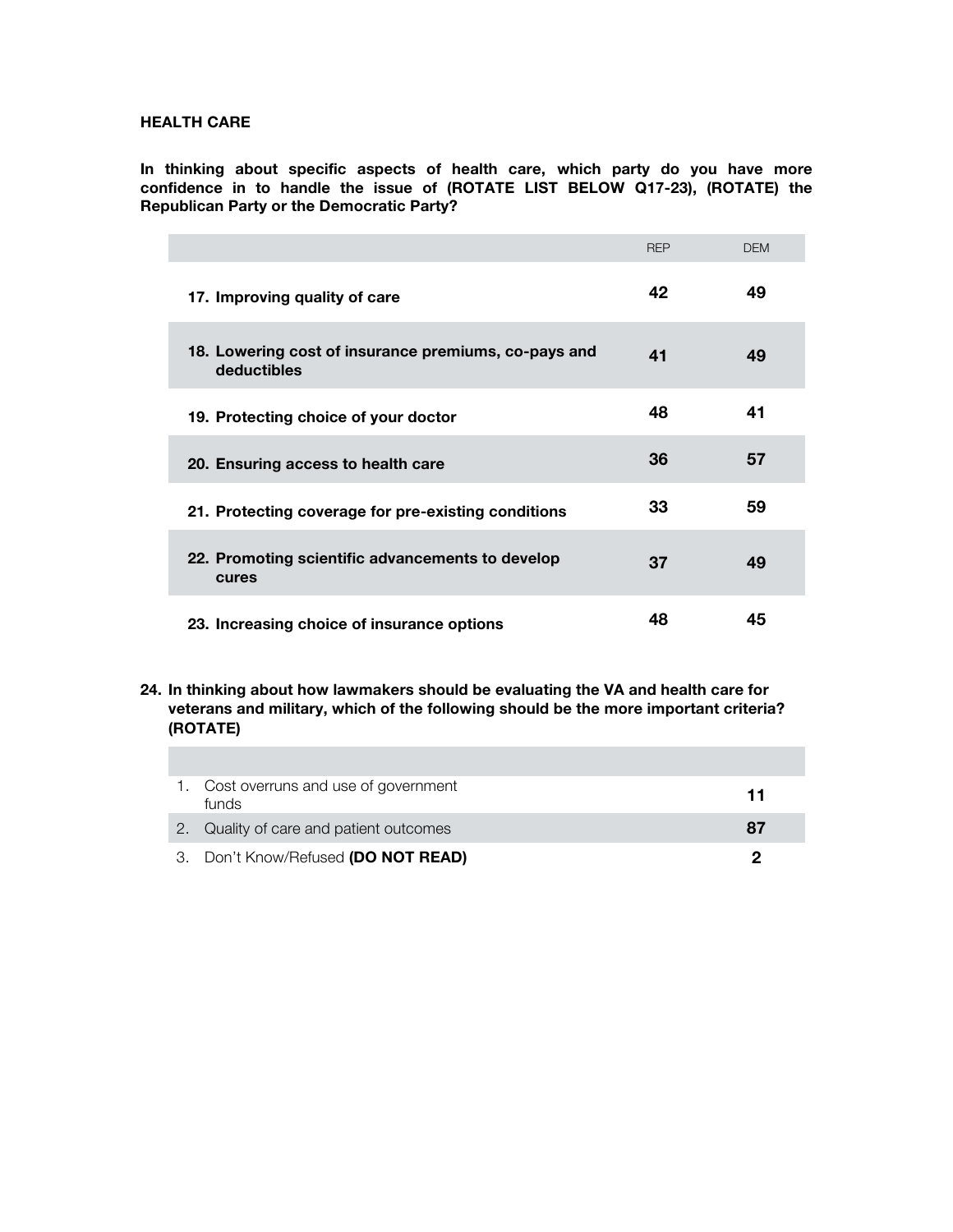## **MEDIA ENVIRONMENT**

i.

**25. Generally speaking, would you say the public discourse about politics and issues is headed in the right direction, or are things seriously headed off on the wrong track?** 

| 1. Right Direction                  | 26 |
|-------------------------------------|----|
| 2. Don't Know/Refused (DO NOT READ) | 5  |
| 3. Wrong Track                      | 69 |

**26. In thinking about how you get information these days, which statement do you agree with more? (ROTATE)** 

| 1. There is not enough reliable information available to make decisions about<br>issues and politics                                                | 31 |
|-----------------------------------------------------------------------------------------------------------------------------------------------------|----|
| 2. There is so much information being directed at me that many times I have<br>trouble finding reliable information that I can trust to be accurate | 61 |
| 3. Don't Know/Refused (DO NOT READ)                                                                                                                 | 8  |

#### **27. In thinking about the information you are looking to make decisions about the upcoming presidential campaign, which do you view as** *the most* **influential information source in that decision? (ROTATE)**

|    | 1. Traditional media sources like CNN, Fox, and New York<br>Times                                                                                | 60 |
|----|--------------------------------------------------------------------------------------------------------------------------------------------------|----|
| 2. | Non-traditional information sources that tend to align with<br>the way you believe, like conservative or liberal leaning<br>blogs and news sites | 24 |
| З. | Discussions with and information you receive from family<br>and friends                                                                          | 10 |
| 4. | Don't Know/Refused (DO NOT READ)                                                                                                                 | 6  |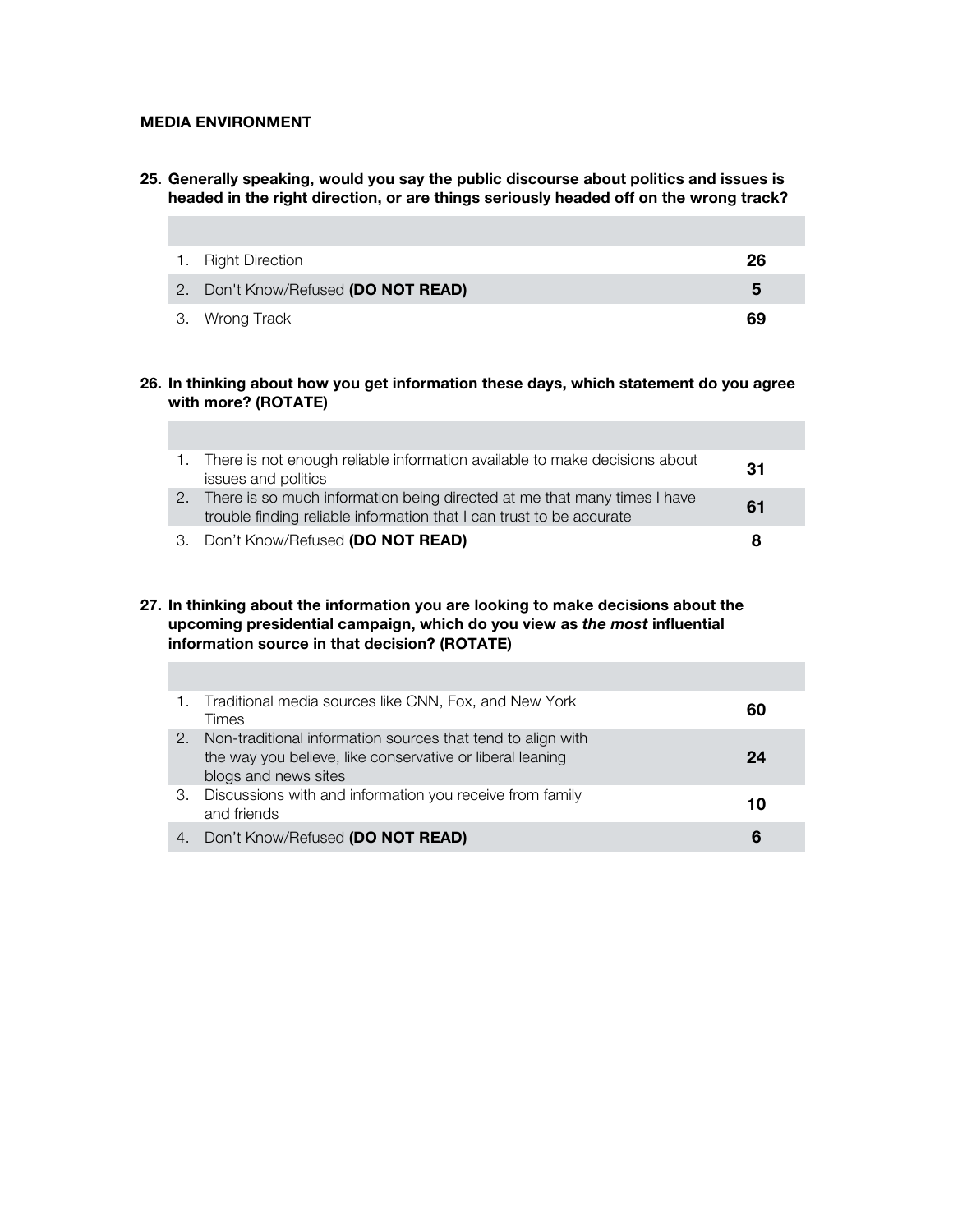Now just a few demographic questions for statistical purposes only—

П

## **28. What are the two main sources of your news about national issues such as politics, Iraq, the economy, education, and health care? (DO NOT READ – ALLOW THEM TO VOLUNTEER A RESPONSE AND CODE AS FOLLOWS)**

| 1. | <b>ABC News</b>                                                                                           | 6              |  |
|----|-----------------------------------------------------------------------------------------------------------|----------------|--|
| 2. | <b>NBC News</b>                                                                                           | 6              |  |
| З. | <b>CBS News</b>                                                                                           | 3              |  |
| 4. | Local TV news                                                                                             | 14             |  |
| 5. | <b>CNN News</b>                                                                                           | 27             |  |
| 6. | <b>MSNBC News</b>                                                                                         | 5              |  |
| 7. | <b>CNBC</b>                                                                                               | 1              |  |
| 8. | Fox News                                                                                                  | 24             |  |
| 9. | CSpan                                                                                                     | *              |  |
|    | 10. Daily newspaper                                                                                       | 21             |  |
|    | 11. Websites of former news magazines such as<br>Time, US News, and Newsweek                              | 6              |  |
|    | 12. Opinion magazines like The Weekly Standard                                                            | 1              |  |
|    | 13. Websites of news organizations such as<br>cnn.com, msnbc.com, nytimes.com, and TV<br>station websites | 6              |  |
|    | 14. Internet News Pages such as Yahoo News<br>and MSN News                                                | 12             |  |
|    | 15. Opinion websites like Drudge Report or<br>slate.com                                                   | 3              |  |
|    | 16. National Public Radio                                                                                 | $\overline{7}$ |  |
|    | 17. Religious radio shows                                                                                 | *              |  |
|    | 18. Talk radio like Rush Limbaugh                                                                         | 4              |  |
|    | 19. General radio news station                                                                            | $\mathbf{2}$   |  |
|    | 20. Public television shows like PBS News Hour                                                            | 1              |  |
|    | 21. Comedy shows like the Daily Show                                                                      | *              |  |
|    | 22. Late night TV shows                                                                                   | 1              |  |
|    | 23. Morning TV shows like Today, Good Morning<br>America                                                  | 1              |  |
|    | 24. Political talk shows on cable                                                                         | 1              |  |
|    | 25. Sunday News Shows such as NBC's Meet<br>the Press and ABC's This Week                                 | 1              |  |
|    | 26. Facebook                                                                                              | 3              |  |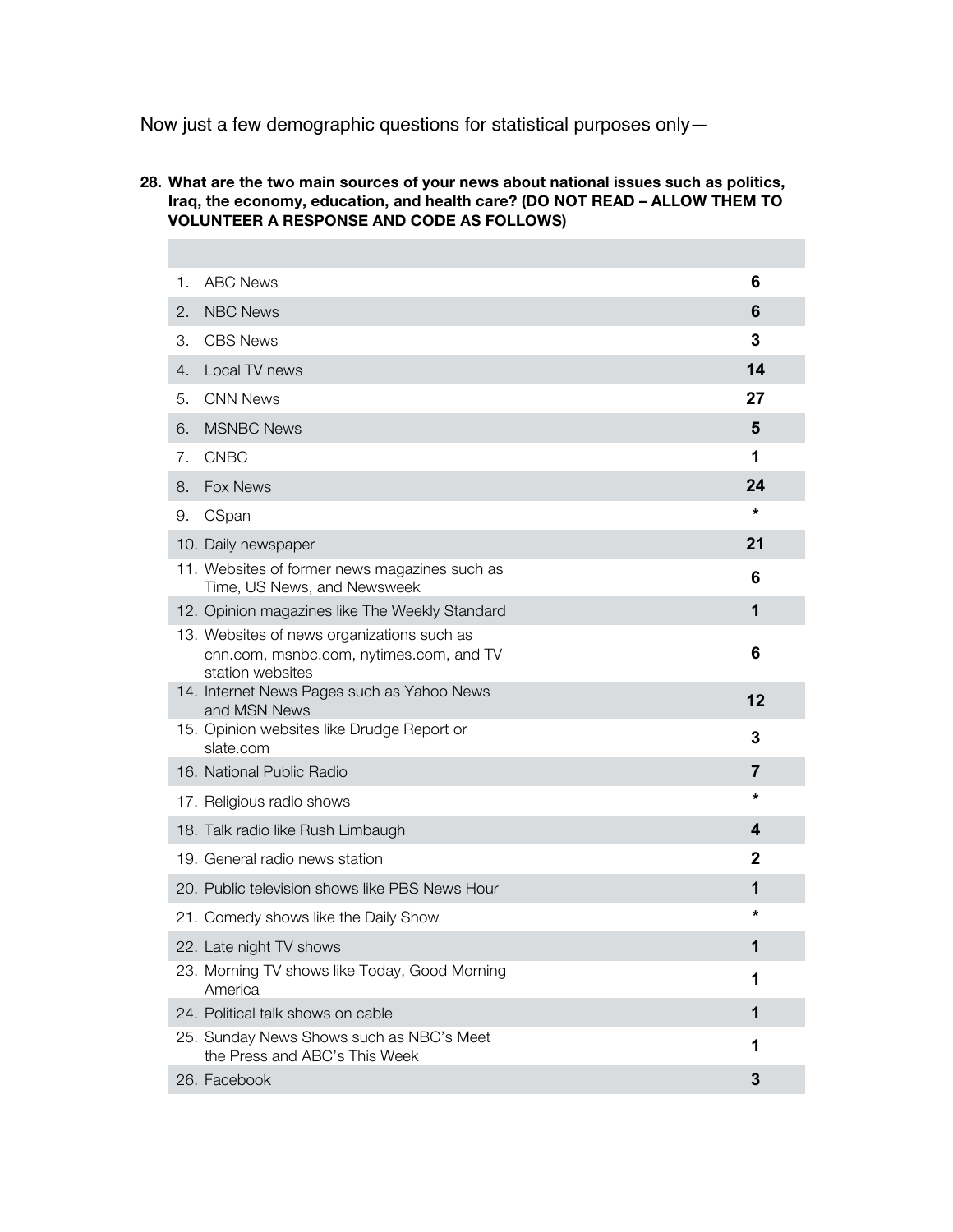| 27. Twitter                          |        |
|--------------------------------------|--------|
| 28. Buzzfeed                         | $\ast$ |
| 29. Other                            | 20     |
| 30. Don't Know/Refused (DO NOT READ) |        |

### **29. In what year were you born?**

| 1. | 18-34                               | 23 |
|----|-------------------------------------|----|
|    | 2. 35-44                            | 21 |
|    | $3.45 - 54$                         | 18 |
|    | 4. 55-64                            | 19 |
|    | $5.65+$                             | 18 |
|    | 6. Don't Know/Refused (DO NOT READ) |    |

## **30. Generally speaking, do you consider yourself (ROTATE) a Republican, a Democrat, an Independent, or something else?**

| 1.             | Republican                          | 34 |
|----------------|-------------------------------------|----|
|                | 2. Democrat                         | 37 |
| 3.             | Independent                         | 23 |
| $\overline{4}$ | Other                               | 5  |
|                | 5. Don't Know/Refused (DO NOT READ) |    |

### **31. If you had to classify yourself, would you say you are (ROTATE) liberal, moderate, or conservative in your political beliefs?**

| 1. Liberal (GO TO Q31A)                         | 24 |
|-------------------------------------------------|----|
| 2. Moderate (GO TO Q32)                         | 40 |
| 3. Conservative (GO TO Q31A)                    | 35 |
| 4. Don't Know/Refused (DO NOT READ - GO TO Q32) |    |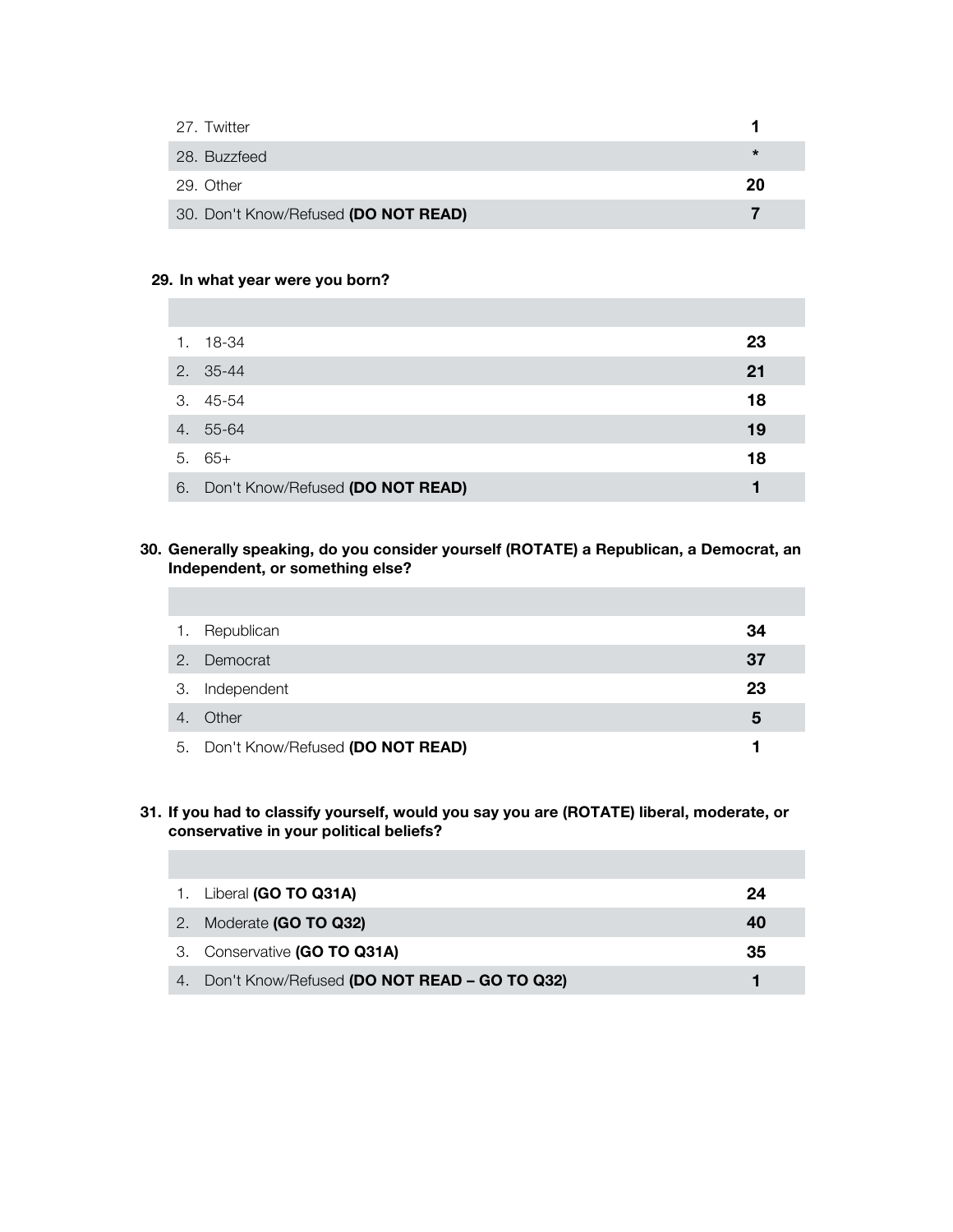# **Q31Aa among liberals and conservatives in Q31 only**

## **31A. Would that be very (LIBERAL/CONSERVATIVE) or somewhat (LIBERAL/CONSERVATIVE)?**

| 1. Very liberal                     | 15 |
|-------------------------------------|----|
| 2. Somewhat liberal                 | 25 |
| 3. Very conservative                | 27 |
| 4. Somewhat conservative            | 31 |
| 5. Don't Know/Refused (DO NOT READ) |    |

# **Ideology Break**

**COL** 

T.

п

| 1.            | Very liberal                     | 9  |
|---------------|----------------------------------|----|
| $\mathcal{P}$ | Somewhat liberal                 | 15 |
| 3.            | Moderate                         | 40 |
| 4.            | Very conservative                | 18 |
|               | 5. Somewhat conservative         | 16 |
| 6.            | Don't Know/Refused (DO NOT READ) | 2  |

# **(RESUME WITH ALL)**

## **32. Are there children in your household under the age of 18 years old?**

|              | 1. Yes                              | 32 |
|--------------|-------------------------------------|----|
| $\sqrt{2.7}$ | - No                                | 67 |
|              | 3. Don't Know/Refused (DO NOT READ) |    |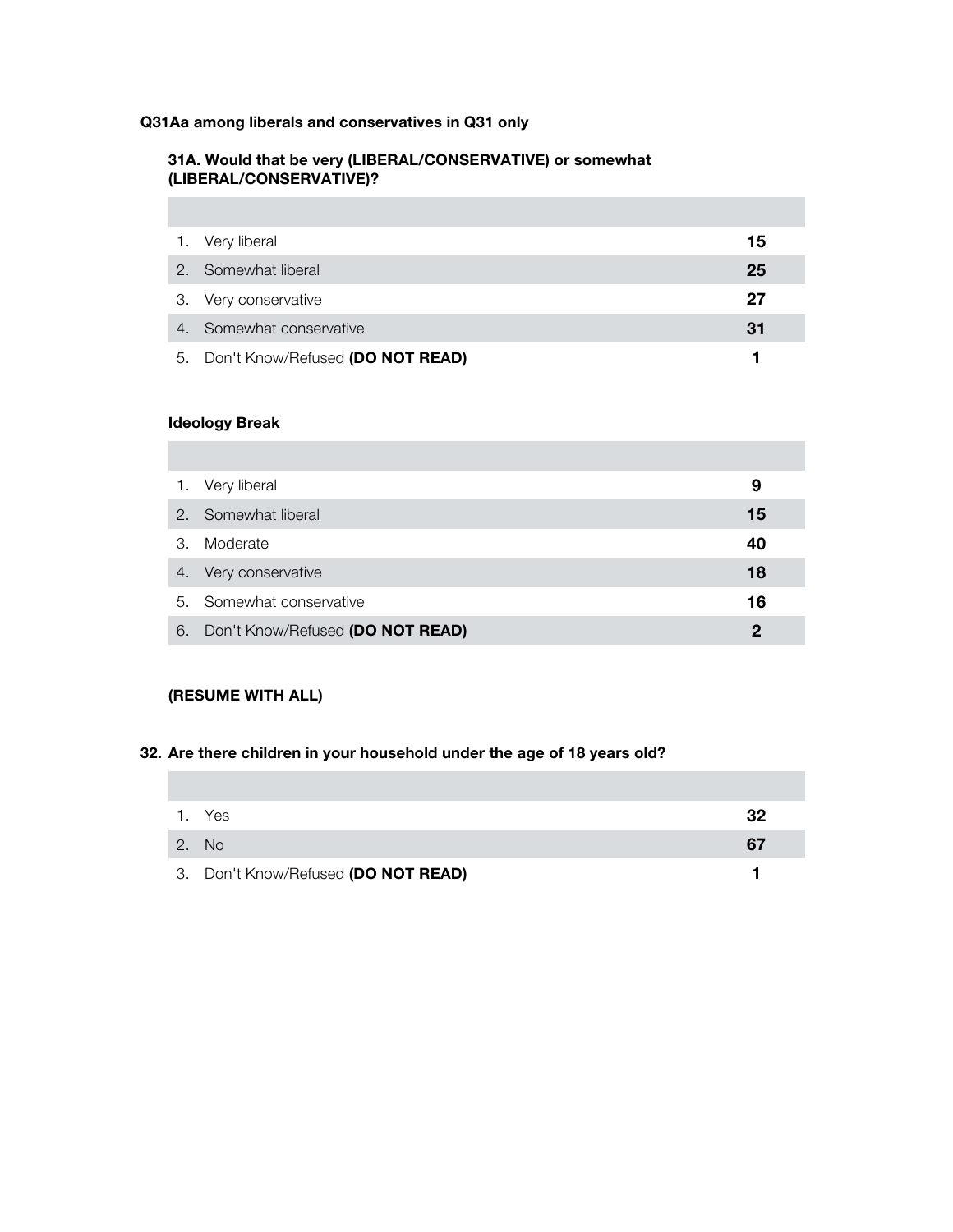# **33. What is your current marital status?**

п

| 1.               | Single, never married            | 32 |
|------------------|----------------------------------|----|
| 2.               | Married                          | 52 |
| 3.               | Separated                        |    |
| $\overline{4}$ . | <b>Divorced</b>                  | 8  |
| 5.               | Widowed                          | 7  |
| 6.               | Don't Know/Refused (DO NOT READ) |    |

# **34. What is the annual income of your household before taxes? Is it…**

|    | 1. Less than 15K                    | 5  |
|----|-------------------------------------|----|
| 2. | 15K-30K                             | 10 |
|    | 3. 30K-50K                          | 13 |
| 4. | 50K-75K                             | 20 |
|    | 5. 75K-100K                         | 11 |
|    | 6. Over 100K                        | 23 |
|    | 7. Don't Know/Refused (DO NOT READ) | 17 |

# **35. What is your religion?**

| 1. | Evangelical/Fundamentalist Protestant | 12           |
|----|---------------------------------------|--------------|
| 2. | Mainline Protestant                   | 12           |
| 3. | Catholic                              | 26           |
| 4. | Jewish                                | $\mathbf{2}$ |
| 5. | Mormon                                | 2            |
|    | 6. Atheist/Agnostic                   | 8            |
| 7. | Other                                 | 30           |
| 8. | Don't Know/Refused (DO NOT READ)      | 9            |